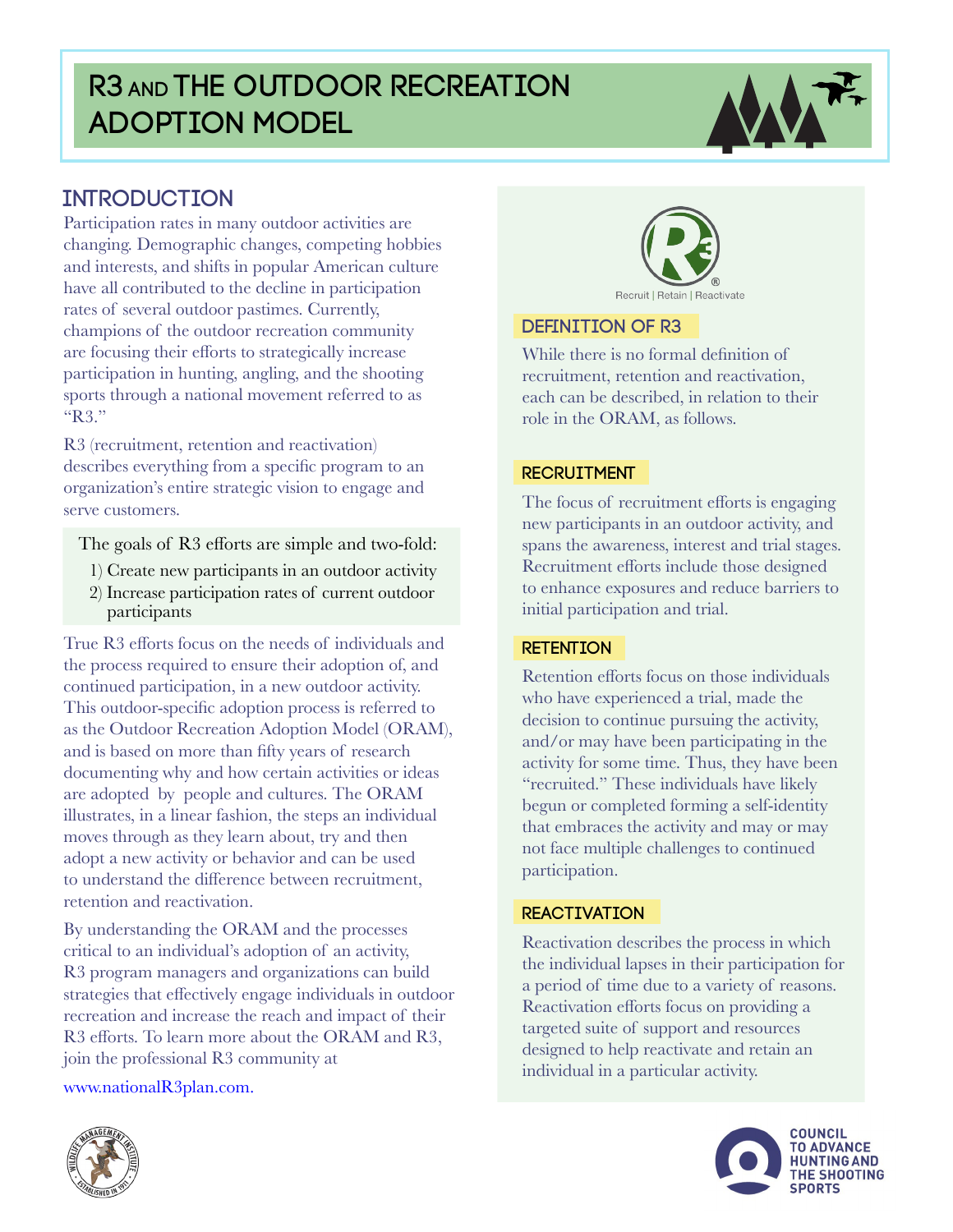## **The Steps of the Outdoor Recreation Adoption Model**

# RECRUITMENT



# Awareness

The first step of an individual's path to adopting an activity is for them to become aware of it as something relevant to them. On a personal level, as this awareness is established, an individual determines if this new activity is interesting enough to make them want to learn more about it. They may not have considered this activity as an option  $\epsilon_{\text{on}}$  then in the next, so introduce the convergence onfor them in the past, so introductory programs or for them in the past, so introductory programs or<br>informational resources that cultivate their interest and motivation are necessary and are extremely useful in this stage.

#### **B** INTEREST AWARENESS

An awareness of a new activity, if aligned with an individual's values and motivations, can ignite a personal interest as the individual begins to understand the activity and how it might fit with their lifestyle, identity and community. Fostering this interest through experiences catering to skill and knowledge development relevant to the activity (i.e. tasting game meat, target shooting with a firearm or bow, etc.) and appealing to their personal motivations, will build and increase the confidence needed for the individual to try the activity for the first time.



If an individual develops enough confidence in their ability to try the activity, and are personally motivated enough to do so, they may seek out a trial opportunity. For hunting, this frequently involves a mentored hunt. For target shooting, this simply involves some time at the range. Ultimately, this step provides the first opportunity for the individual to contrast their expectations, assumptions, and even hesitations with a personal experience. This new personal experience allows the individual to assess if this activity is, or is not, something they wish to continue.

### Decision to Continue**:**

This decision represents a solidification of an individual's opinion of the new activity they just tried. The trial of the activity either confirms (perhaps exceeds) their expectations or it disappoints them. The personal experience they gained in the previous step, and the potential selfidentity that may have been challenged, provides the perspective necessary for them to decide if this new activity is for them or not. This decision to continue and the personal experience that drives it, separates the recruitment stage from the retention stage.

# **Outdoor Recreation Adoption Model**

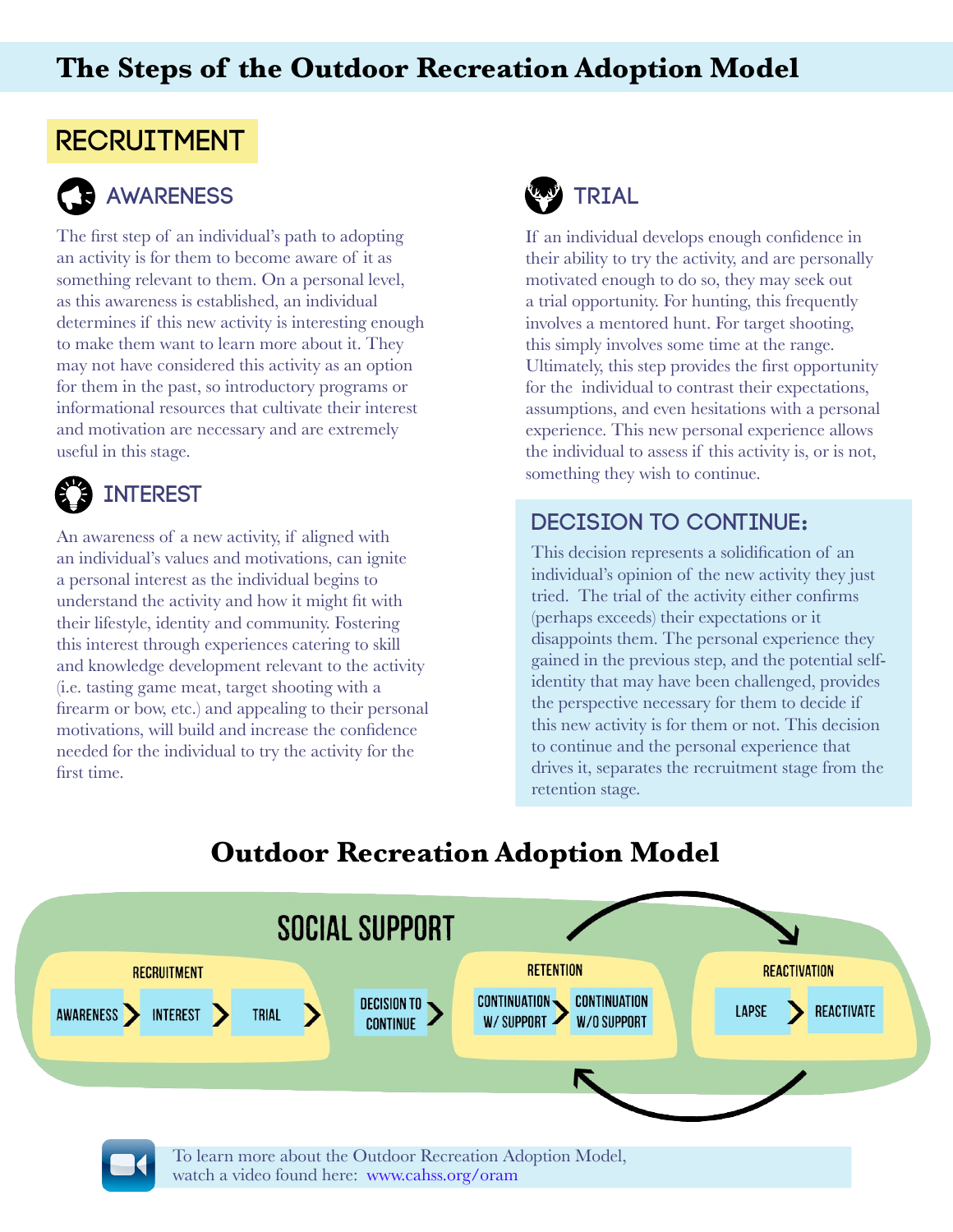## **The Steps of the Outdoor Recreation Adoption Model**

## **RETENTION**



# **A** CONTINUATION WITH SUPPORT

For those that decide to continue, the next step is extremely critical. Some research indicates that an individual is more likely to desert the activity than adopt it if needed resources are limited or not available. In other words, if the new participant does not have support in the form of information, next steps, continued learning opportunities, or social support, they are more likely to drop out of the activity. Developing their confidence, skills, and motivation to participate following an individual's decision to continue should be top priorities for those implementing R3 efforts.  $\overline{\phantom{a}}$ 

#### $\overline{1}$ **CONTINUATION**  without Support RETENTION

An individual who has moved to this step has, at some level, accepted the activity as a part of their lifestyle. Participants have formed or adjusted their self identity to accept the activity adjusted their sent identity to accept the acu<br>as a part of what they do and perhaps who they are. While they still require resources and information, they are motivated enough to often find what they need. However, this is not to say that these individuals no longer need R3 efforts or interventions. Social support, new learning opportunities, and additional skills are important to their continued and increased participation. People's lives change and their participation in an activity are frequently impacted by competing priorities. This "Continuation Without Support" can last for varying amounts of time depending on the individual. nno<br>Recruit  $\overline{\phantom{a}}$ 

# REACTIVATION

# **B** LAPSE

At any time during the "Continuation Without Support" stage, an individual can lapse. There are two types of lapse; short-term and long-term. Short-term lapses occur due to predictable life changes (i.e. going off to college, moving to a new state, having a child, etc.). R3 efforts that remind people why hunting and shooting sports are relevant to them, such as campaigns that provide reminders for license purchases or share updates on new hunting or target shooting information, are tactics that can be used to help reduce the duration or frequency of the short-term lapse. Long-term lapses often impact individuals who tried the activity but never found the next steps or resources they needed to continue, or individuals who were long-term participants, but stopped due to a significant life change (i.e. military service, loss of friends or family to go with, physical disability, etc.). Generally, a long-term lapse is harder for a participant to overcome.

#### Í **REACTIVATE**

In both short- and long-term lapses, R3 efforts by an organization or individual are usually needed to get a lapsed participant active again. These efforts are frequently different than those used in recruitment because by this point, an individual is far more invested in the activity than an individual just starting out. Those organizations or individuals working on reactivation issues need to recognize this difference and address the unique barriers facing those who have lapsed.

#### SOCIAL SUPPORT

 $F_{\text{lamer}}$ Elemental to the process of adopting a new activity or behavior is the presence of a social support incorporate or address this element in EVERY R3 strategy or tactic they implement, and ensure that a network that encourages an individual's participation. If this support system is not in place, and the individual does not have a community that can provide a positive reinforcing environment, it is highly likely that they will not adopt the activity for the long term. Therefore, it is critical that R3 administrators social network is available for that individual as they move through the adoption process.